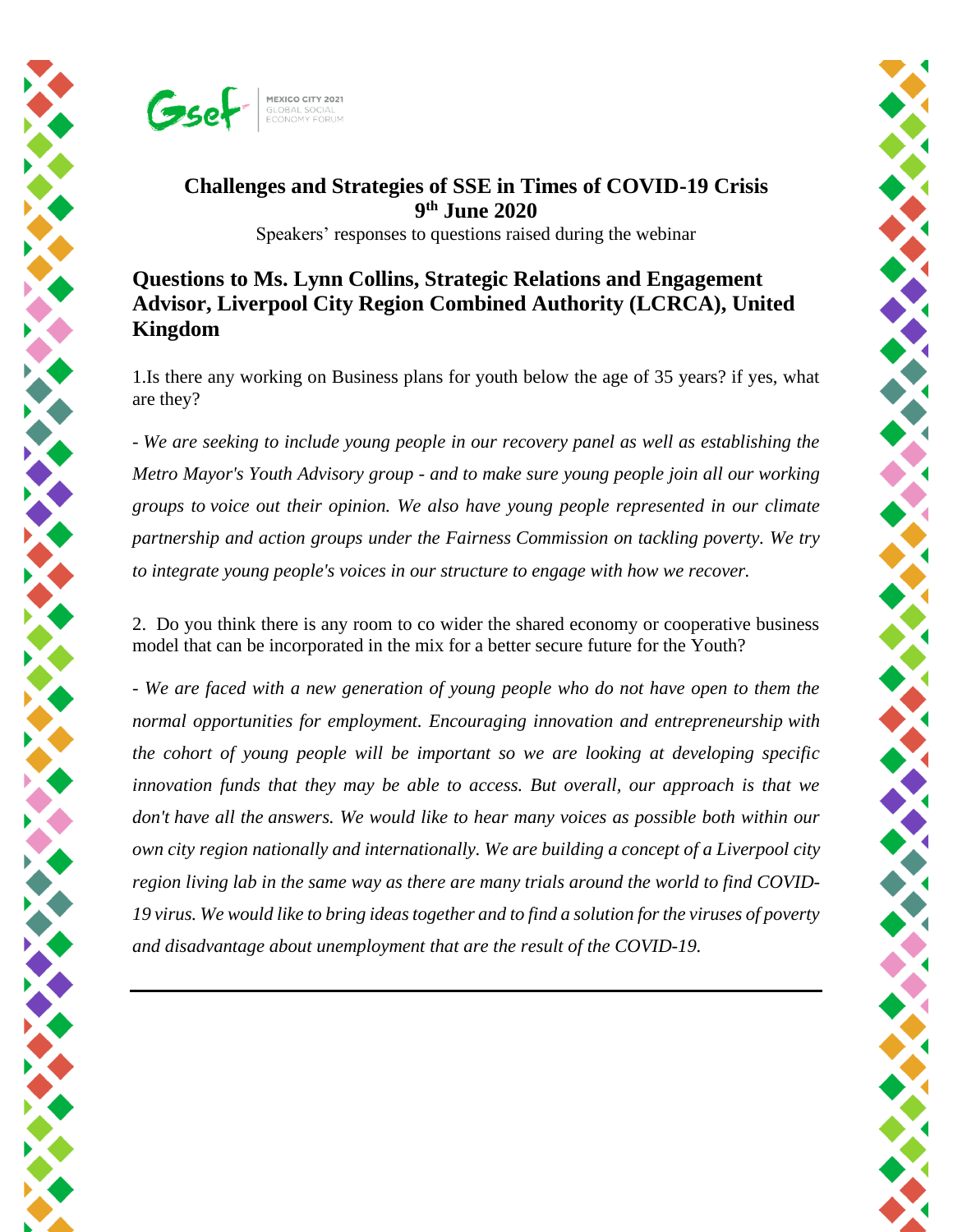

## **Questions to Mr. Xuan Xia, Founder, Star of Social Innovation, China**

1. How are Chinese social enterprises financed and how large are they (numbers employed/income)?

2. Is there a specific law in China that enables the registration, recognition, regulation, and government support to 'social enterprises'?

3. Please explain how certified social enterprises have managed to get government attention. In many countries, especially in Africa, it is still unclear what the difference is between Informal Economy and Social Economy

4. For strengthening enterprises in China, what kind of financial mechanism have been set up to enable them to have access to financing?

*- The speaker has provided the following slides in Chinese which are translated by the Secretariat to answer all the questions above.* 



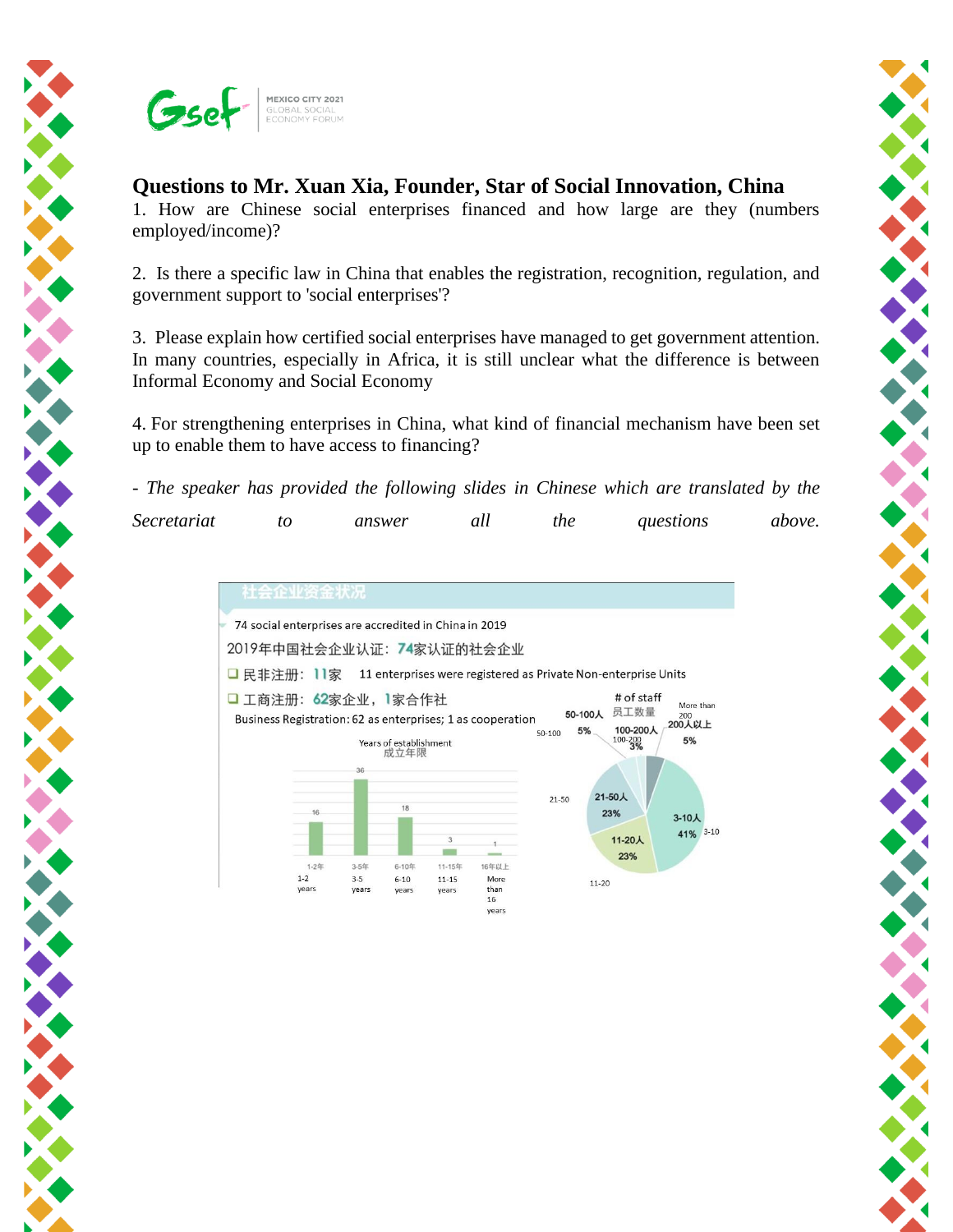

## 社会企业资金状况

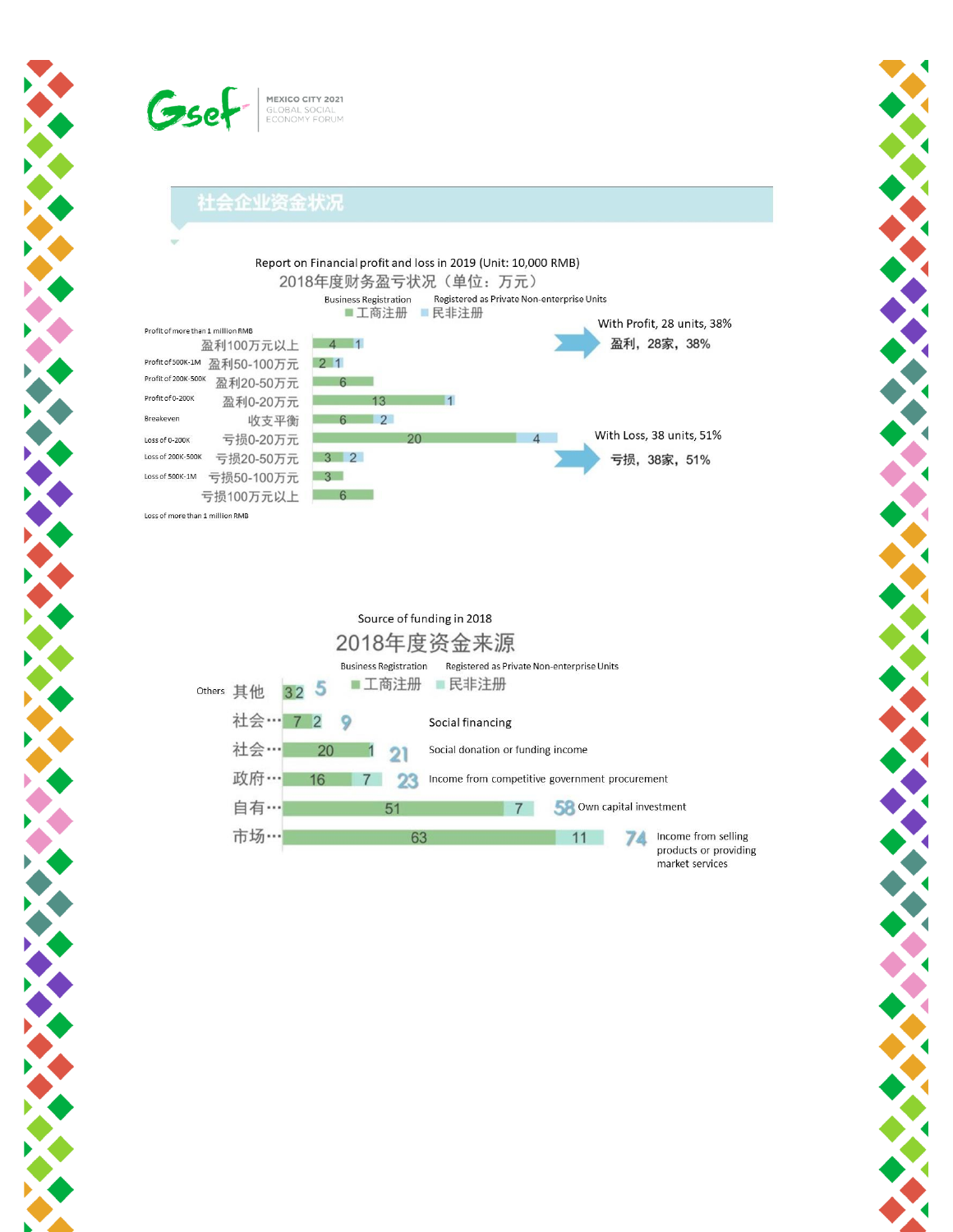

**CALLAGE** 

**CONTRACTOR** 

## 成都区级政府社会企业支持政策

# 社会企业支持政策 (非财务类)

Non-financial policies supporting Social enterprises

|                           |            | 成都                                                                                                                                                |                                                                                                                                                   |                                                                                                                                                                                                                                                            |                                   |  |
|---------------------------|------------|---------------------------------------------------------------------------------------------------------------------------------------------------|---------------------------------------------------------------------------------------------------------------------------------------------------|------------------------------------------------------------------------------------------------------------------------------------------------------------------------------------------------------------------------------------------------------------|-----------------------------------|--|
|                           |            | Chenghua District 成华                                                                                                                              | 武侯<br><b>Wuhou District</b>                                                                                                                       | Jinniu District 金牛                                                                                                                                                                                                                                         |                                   |  |
| Registration<br>Procedure | 注册<br>手续   | Green Channel<br>绿色通道<br>(Take less time)                                                                                                         | Green Channel<br>绿色通道<br>(Take less time)                                                                                                         | 绿色通道                                                                                                                                                                                                                                                       | Green Channel<br>(Take less time) |  |
| <b>Business Area</b>      | 经营<br>范围   | 1. Allowing separated address<br>1. 允许分离<br>2. 2. 1 address with more than 2 registrations; 1<br>registration with more than 2 business addresses | 1. Allowing separated address<br>1. 允许分离<br>2. 2. 1 address with more than 2 registrations; 1<br>registration with more than 2 business addresses | 放宽<br>Widen                                                                                                                                                                                                                                                |                                   |  |
| Public<br>Procurement     | 政府购买<br>服务 | Strengthened<br>加大力度                                                                                                                              | 与社会组织同等<br>Same as social organization                                                                                                            | In priority<br>优先参与                                                                                                                                                                                                                                        |                                   |  |
| Founder                   | 创始人        | 熊猫计划<br>1. 区级领导关心关爱社会企业创始人;<br>2. 表彰表扬                                                                                                            | Panda Plan:<br>District-level leader and Caring SE<br>founders<br>2. Recognition and Commendation                                                 |                                                                                                                                                                                                                                                            |                                   |  |
| Talent<br>Introduction    | 人才引进       | Applicable to Chenghua<br>适用"成华英才计划"<br>Talent Scheme                                                                                             | Support through High Level Talent Scheme.<br>高层次人才、优秀人才计划支持。                                                                                      | Supporting Talent Scheme<br>支持人才引进                                                                                                                                                                                                                         |                                   |  |
| Impact<br>Investment      | 影响力<br>投资  | and the con-                                                                                                                                      | 鼓励社区发展基金会进行公益创投<br>- 100 March 2014 12:00 March 2014 12:00 March 2014 12:00 March 2014 12:00 March 2014 12:00 March 2014 12:00 Ma                 | 探索影响力投资,并设立影<br>响力投资引导基金<br>HE REPORT OF A REPORT OF THE REPORT OF A REPORT OF THE REPORT OF A REPORT OF THE REPORT OF THE REPORT OF THE REPORT OF THE REPORT OF THE REPORT OF THE REPORT OF THE REPORT OF THE REPORT OF THE REPORT OF THE REPORT OF THE R |                                   |  |

Recommend community development fund committee to engage with impact investment

xplore impact and set up impact nves investment guidance fund

## 从政策看国内社会企业发展

#### Related policies in Chengdu city/district

### 成都市/区相关政策

Opinion of General Office of Chengdu Municipal People's Government on incubating social enterprises and facilitating community development governance

### 《成都市人民政府办公厅关于培育社会企业促进社区发展治理的意见》

#### (成办函〔2018〕61号)

 $\nabla_{\mathbf{q}}$ 

Proposing principles and objectives of governance of incubating social enterprises and facilitating community development governance; emphasizing the importance of building social enterprise incubation development scheme, curating good environment for supporting the development of social enterprises, building a comprehensive system to monitor the services of social enterprise; in terms of job protection, strengthening organizational leadership, promotion and implementation

Opinion of the Chengdu City Business Administration Bureau on the implementation of utilizing business administration to incubate the development of social enterprise

Proposing supporting the development of incubating social enterprises; making use of its function in social life, public service, social affairs management; Better serving the society; Meeting social demands; Innovating social governance; Providing opinions on basic principles of incubating social enterprise development, related public policies & initiatives and tasks.

# 成都市工商行政管理局 成都市工商行政管理局

#### 成都市人民政府办公厅 AZMO (2018)

IEN. FANGWO<br>IN. BIL (7) BY

#### **ENTRUM**<br>IFOS *REMENS*<br>SEXERUMER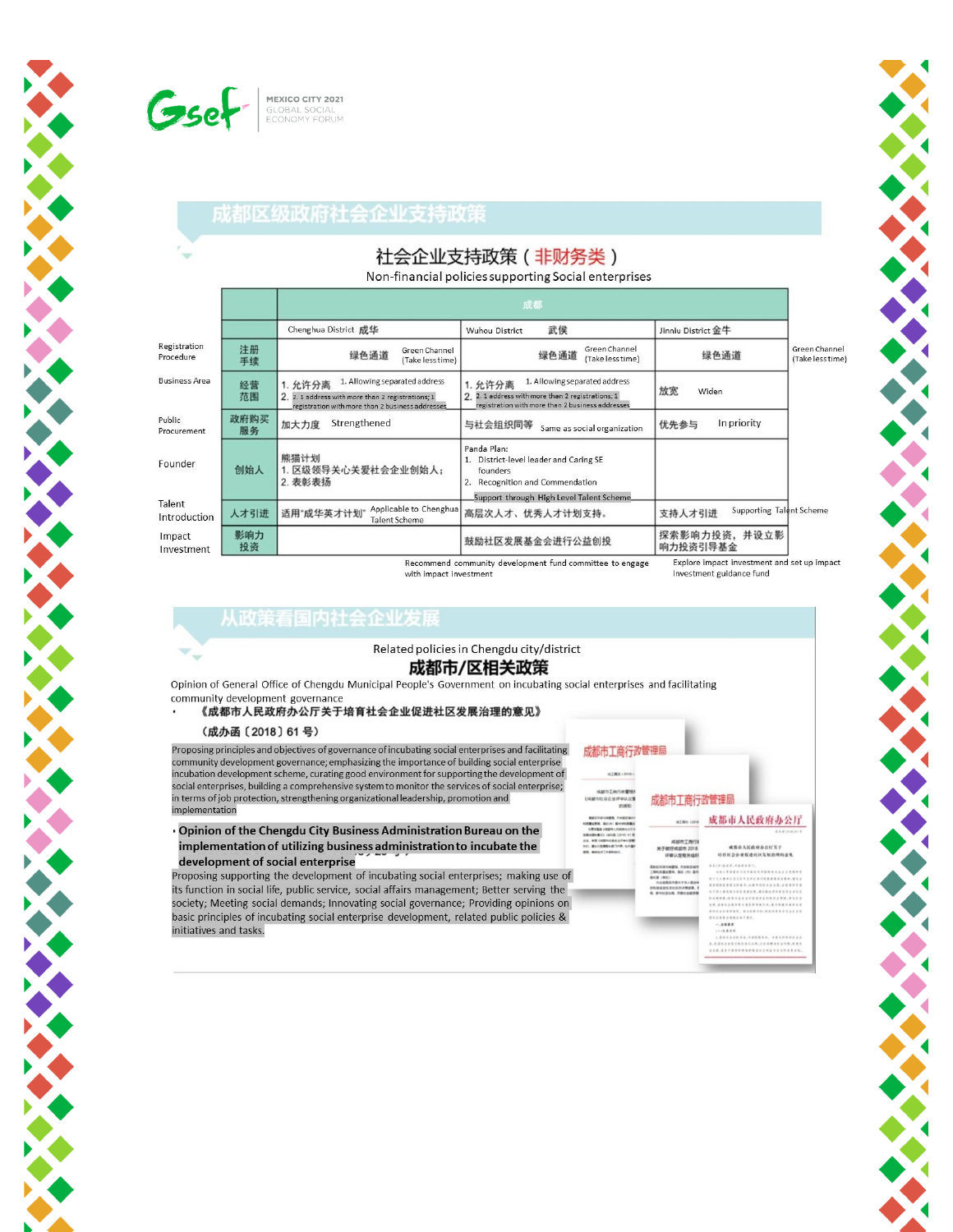

A PARTY AND POST OFFICERS

**CONTRACTOR** 

## 成都区级政府社会企业支持政策

|                                    | 社会企业支持政策含金量 ( 财务类, 万元) |                                            |                                                 |                                                                                                                                                        |                                                                                                                                                         |                                                                                                                                                                                                                |
|------------------------------------|------------------------|--------------------------------------------|-------------------------------------------------|--------------------------------------------------------------------------------------------------------------------------------------------------------|---------------------------------------------------------------------------------------------------------------------------------------------------------|----------------------------------------------------------------------------------------------------------------------------------------------------------------------------------------------------------------|
|                                    |                        |                                            |                                                 | Public financial policies supporting social enterprises (Unit: 10,000 RMB)<br>Chengdu<br>Chenghua District<br><b>Wuhou District</b><br>Jinniu District |                                                                                                                                                         |                                                                                                                                                                                                                |
|                                    |                        |                                            |                                                 | 成华                                                                                                                                                     | 武侯                                                                                                                                                      | 金牛                                                                                                                                                                                                             |
| Support to                         |                        |                                            | Accredited by local<br>authority <sup>ILE</sup> | 10                                                                                                                                                     | 10                                                                                                                                                      | $5 - 10$                                                                                                                                                                                                       |
| launchinga<br>social<br>enterprise | 开办支                    | <b>Accredited by China</b><br>Charity Fair | $2 - 4 - 6$                                     | $3 - 5 - 8$                                                                                                                                            |                                                                                                                                                         |                                                                                                                                                                                                                |
|                                    |                        | 持                                          | <b>Accredited by B-Corp</b>                     |                                                                                                                                                        | 8                                                                                                                                                       |                                                                                                                                                                                                                |
|                                    |                        |                                            | SE originally established<br>outside Chengdu    | 5                                                                                                                                                      | 12, 10, 6, 10                                                                                                                                           |                                                                                                                                                                                                                |
| Support to<br>operation            |                        | 运营补<br>贴                                   | Office                                          | $20$ RMB/m<br>square/month, not more<br>than 100K RMB per year<br>with a duration of 2 years                                                           | 20 RMB/m square/month<br>with a duration of 2<br>years, rent of an office<br>less than 100m2 will be<br>fully subsidied according<br>to the actual rent | Full rental subsidies in the<br>first 2 years. 50% in the 3rd<br>year, 40% in the 4 <sup>th</sup> year and<br>30% in the 5 <sup>th</sup> year. 50%<br>subsidy support to renting<br>will a ceiling of 200K RMB |
|                                    |                        | <b>Training support</b>                    | 0.5                                             |                                                                                                                                                        |                                                                                                                                                         |                                                                                                                                                                                                                |
|                                    |                        |                                            | Support to joining<br>competition               | $1 - 2 - 3$                                                                                                                                            | $5 - 10$                                                                                                                                                | 20% with a ceiling<br>of 500K RMB                                                                                                                                                                              |

#### 社会企业支持政策含金量 (财务类,万元) Public financial policies supporting social enterprises (Unit: 10,000 RMB)

|                              |                                                      | Chenghua District                                                                                                                                                                          | Chengdu<br>成都<br><b>Wuhou District</b>                                                                                                               |                                                                                                                                                                                                                                                                                                                                            |
|------------------------------|------------------------------------------------------|--------------------------------------------------------------------------------------------------------------------------------------------------------------------------------------------|------------------------------------------------------------------------------------------------------------------------------------------------------|--------------------------------------------------------------------------------------------------------------------------------------------------------------------------------------------------------------------------------------------------------------------------------------------------------------------------------------------|
|                              |                                                      | 成华                                                                                                                                                                                         | 武侯                                                                                                                                                   | 金牛<br>Jinniu District                                                                                                                                                                                                                                                                                                                      |
| Support to<br>operation<br>运 | Reward for<br>economic<br>contribution<br>经济贡献奖<br>励 | 100%<br>matching<br>bonus for<br>contribution of more than 50K<br><b>RMB</b><br>local<br>to<br>economy.<br>30% of the bonus can be used<br>as incentive prize to operators<br>and managers | <b>Taking</b><br>only<br>economic<br>contribution to Wuhou District as<br>reference. 100% matching bonus<br>for the first 2 years                    | For those who contribute to more<br>than 50K RMB, 100% matching bonus<br>will be given in the 1 <sup>st</sup> year. 80% in<br>the 2 <sup>nd</sup> year and 60% in the 3 <sup>rd</sup> year.<br>For those who were accredited for<br>more than 1 year with a contribution<br>of more than 100K RMB, additional<br>support will be provided. |
| 营<br>补<br>贴                  | Support to<br>important<br>event and<br>forum        |                                                                                                                                                                                            | A maximum of 500K RMB will be<br>provided for organizing a provincial-<br>level, or above, and important forum<br>on the topic of social enterprise. | 50% subsidy for organizing a city-level<br>or above forum. The amount is less<br>than 500K RMB. Each entity cannot<br>apply more than twice each year.                                                                                                                                                                                     |
|                              | 学术研究<br>支持<br>Support to                             |                                                                                                                                                                                            | Project to support academic research<br>is set up each year                                                                                          | Publish important journal to introduce<br>experience in Jinniu District. One-off<br>support of 10K RMB, 8K RMB, 6K RMB<br>and 4K RMB                                                                                                                                                                                                       |

research

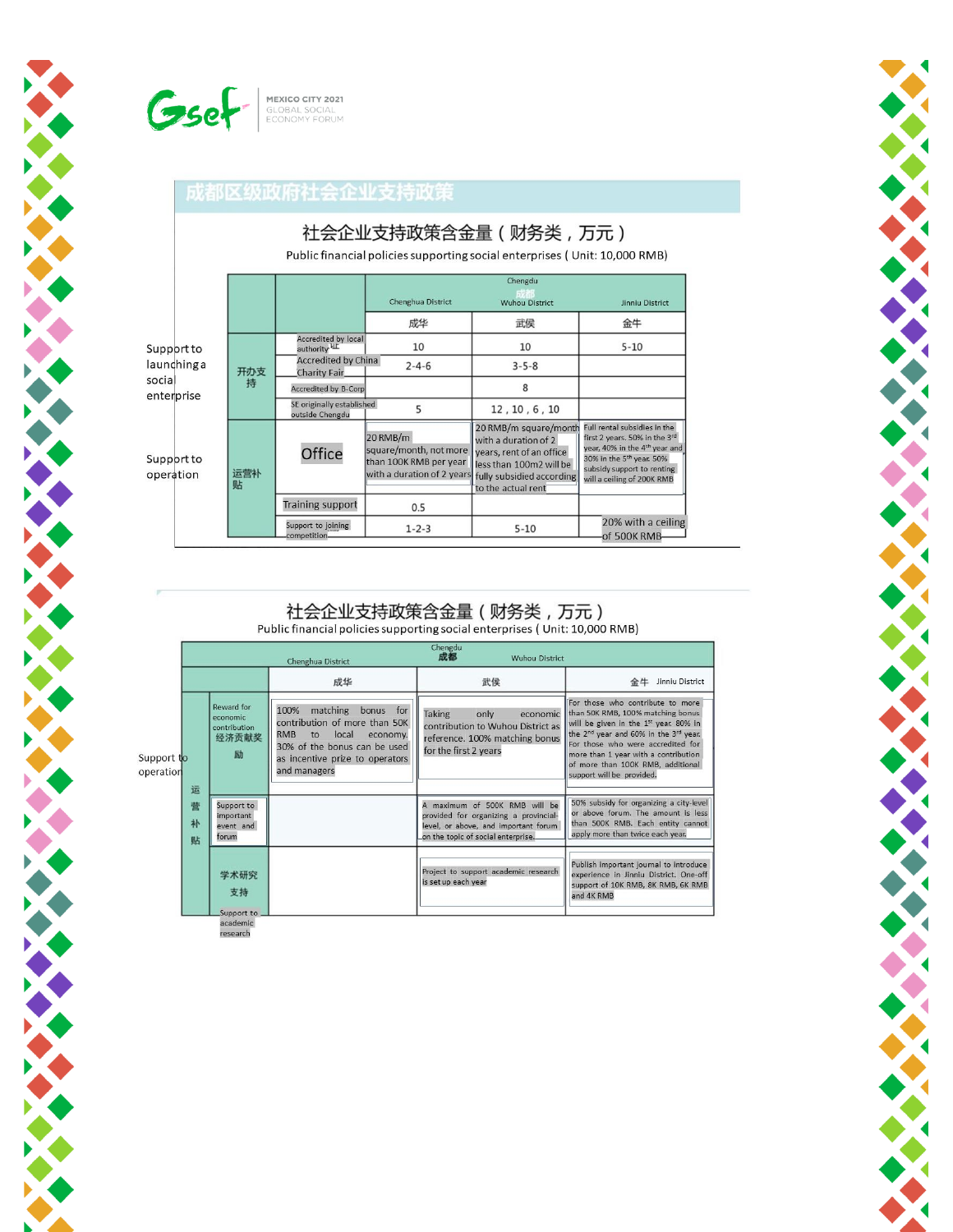

5. Very many young girls between the age of 13+ have gotten pregnant during this pandemic of COVID-19 in Uganda currently. if it were in China, how would you solve this problem hence PROTECTING GIRL CHILD, yet they were in school?

*There is currently no such situation in China, where 99.99% of school-age children are in school. At the same time, the protection of minors in China is becoming more and more clear and prominent.* 

## **Questions to Ms. Nonhle Memela, Programme Manager, eThekwini Municipality, South Africa**

1. Do you think there should be any change in governmental policies to cater to the needs of the people? what in your opinion are they and which sector should be targeted?

*- I agree the government policies should be amended, considered of the current situations we are facing. It is not the new normal so we cannot expect everything to be the same. New regulations and operating standards are needed. But when we amend those policies, we need to make sure that we review, monitor and evaluate them to see if they serve the good purpose.*

- *We cannot single out some sectors. Focusing only on some sectors will cause problems and challenges since the other sectors may be neglected. So, I think that we should look into every sector because most people are operating different sectors. We cannot ignore one or two sectors. All sectors are important, and we should all find ways in terms of looking at what particular sector should be looked into and what changes can be made to fit into the current situation and move forward.*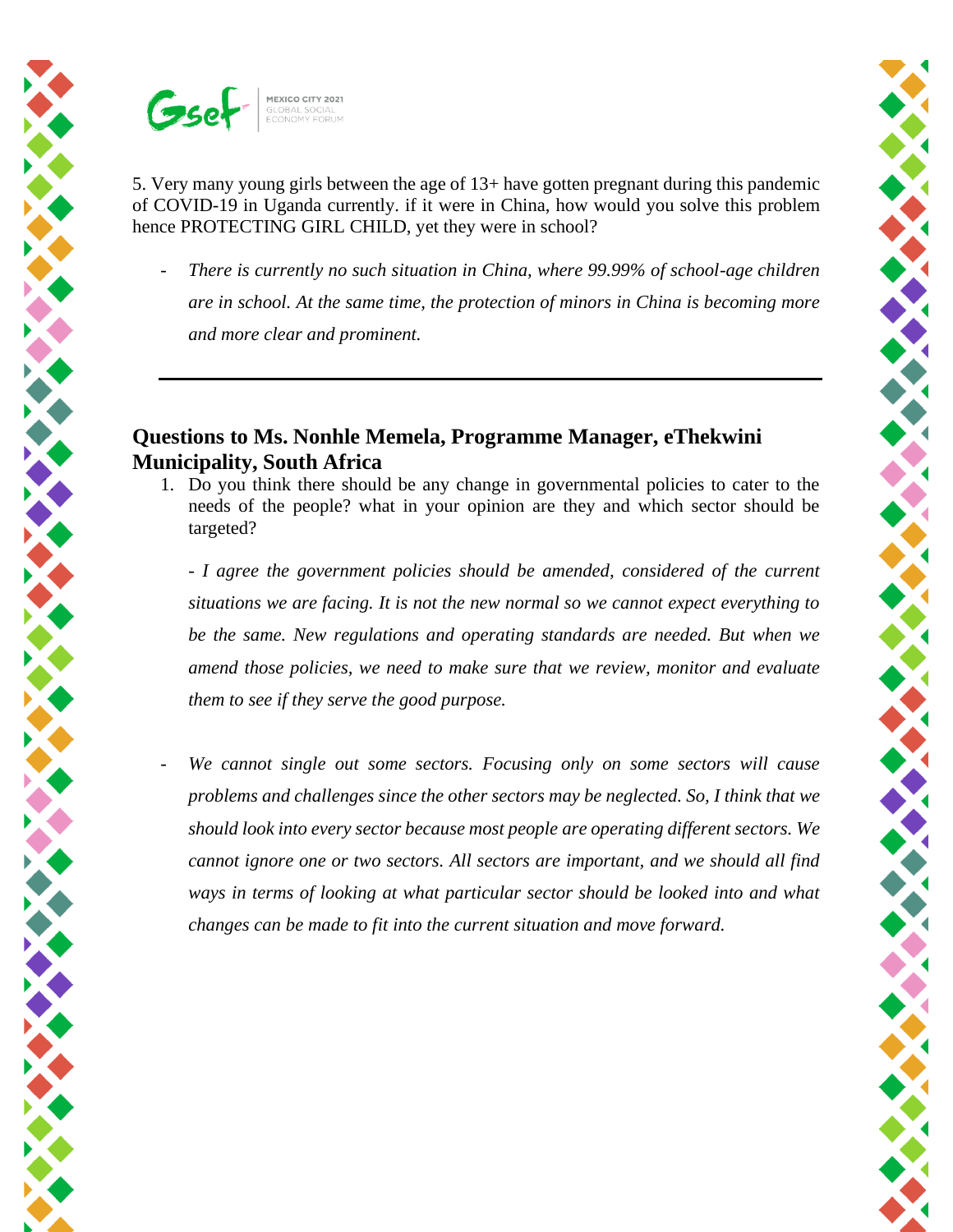



2. Could you please elaborate more about "the oversupply of information"?

*- We are in the beginning phrase of the lockdown. SSE organizations have been receiving a lot of information from different sources. It causes confusion which makes them hard to judge if it is fake news and to decide which one to disperse. This information overload will also cause delays in making decision.*

3. I'd like to learn how SSE organisations in Hong Kong and South Africa are communicating with each other to discuss their problems and find some solutions. Thank you for your presentations!

*- We are still in the early stage of the lockdown. many interactions have been brought to a standstill. We are not able to have any networking, conference, or training. We must rely solely on online networking platforms for communication. At the municipality level, we have been working closely with the sector representatives of the social enterprise or where we disseminate and share information that need to be escalated to the social enterprises. However, challenges still exist. For example, a debt relief fund has been available for social enterprises. one of the criteria is to provide supporting documents including business plan, bank statement and ID copies, etc. However, many social enterprises meet challenges of putting extra resources for providing those documents. Although we are able to disseminate the information, there is still a challenge of receiving what is required. Therefore, we need to find the local economy practitioners to find ways to assist them where it heads to indicated representation. We open up a one-stop shop where we collect all the enquiries and assist them one by one through phone call later. However, communication and interaction are still a challenge. But still, on level 3 of COVID-19, we are going to work on strategies on how to move forward. We could limit ourselves to a certain number of people into meeting rooms or network sessions to try and bring back normal working form of interactions. As we open the economy, it will well open ways of communicating and interacting.*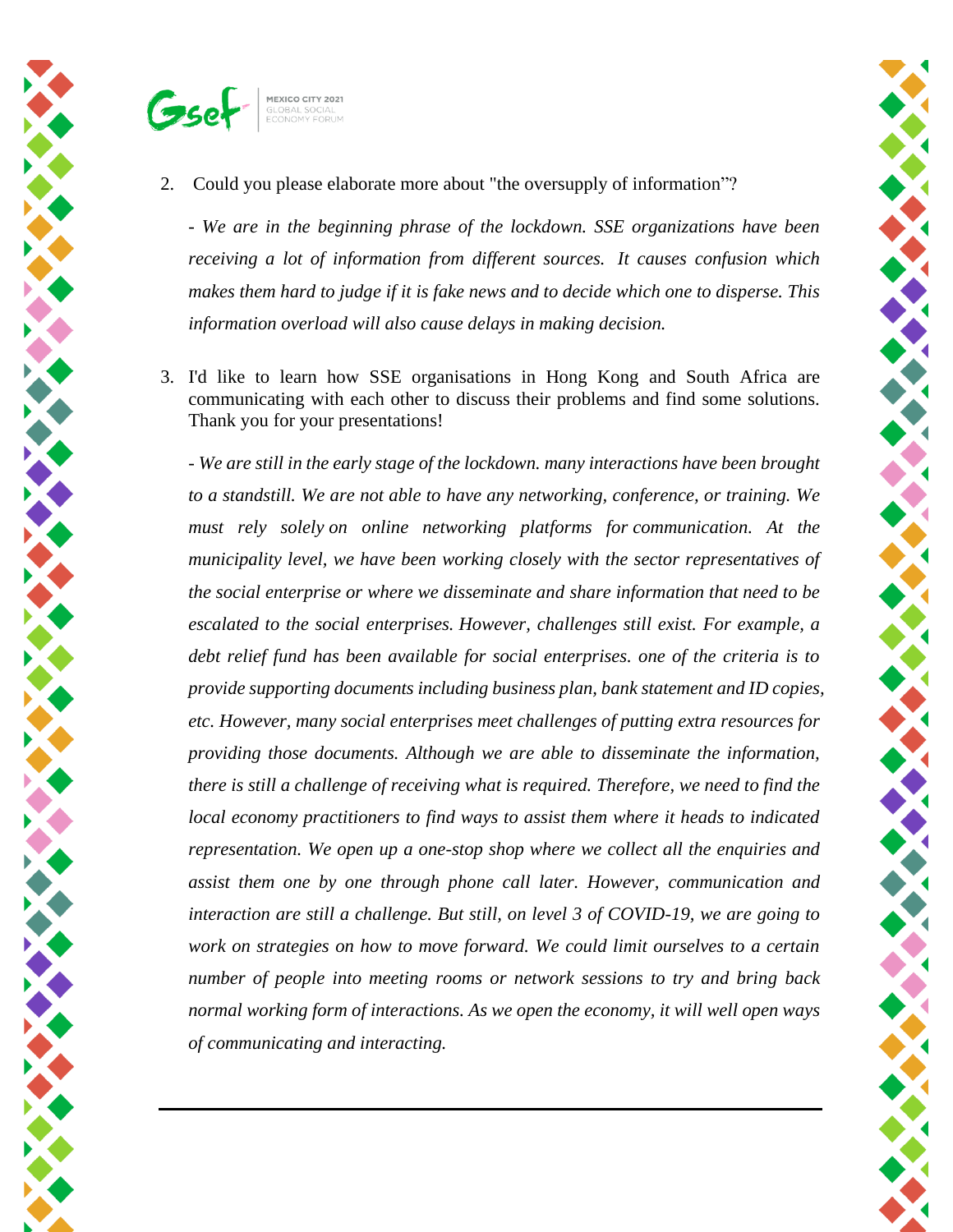

## **Questions to Mr. Cho Ju Yeon, CEO, Seoul Social Economy Centre, South Korea**

1. In Seoul what is/are the main sectors of small businesses that are looking to be transformed into SE enterprises?

- *Regarding this question, I would like to explain that there are small shops and business in the neighborhood providing services and products to the people who live in the community. These businesses are getting affected and pushed away by big corporates or franchise shops due to price competitiveness and not standardized services. I think these small business (like corner shops and cafeterias and repair shops etc.) can work together and build partnership as Social and Solidarity Economy actors to be able to have more competitiveness.*

2. The local govts are normally close to the people and can play important role in local economic development but very low percent of people seems to trust them as shown by you. why this is so?

Local governments surely play a very important role in the local economic *development. During the COVID-19 crisis central governments are playing significant roles, so citizens trust the central government in their power and implementation of policies. Local governments are having relatively less presence in terms of COVID-19 response measures.*

## **Questions to Mr. Anthony Wong, Business Director, The Hong Kong Council of Social Service, Hong Kong, China**

1. I'd like to learn how SSE organisations in Hong Kong and South Africa are communicating with each other to discuss their problems and find some solutions. Thank you for your presentations!

-